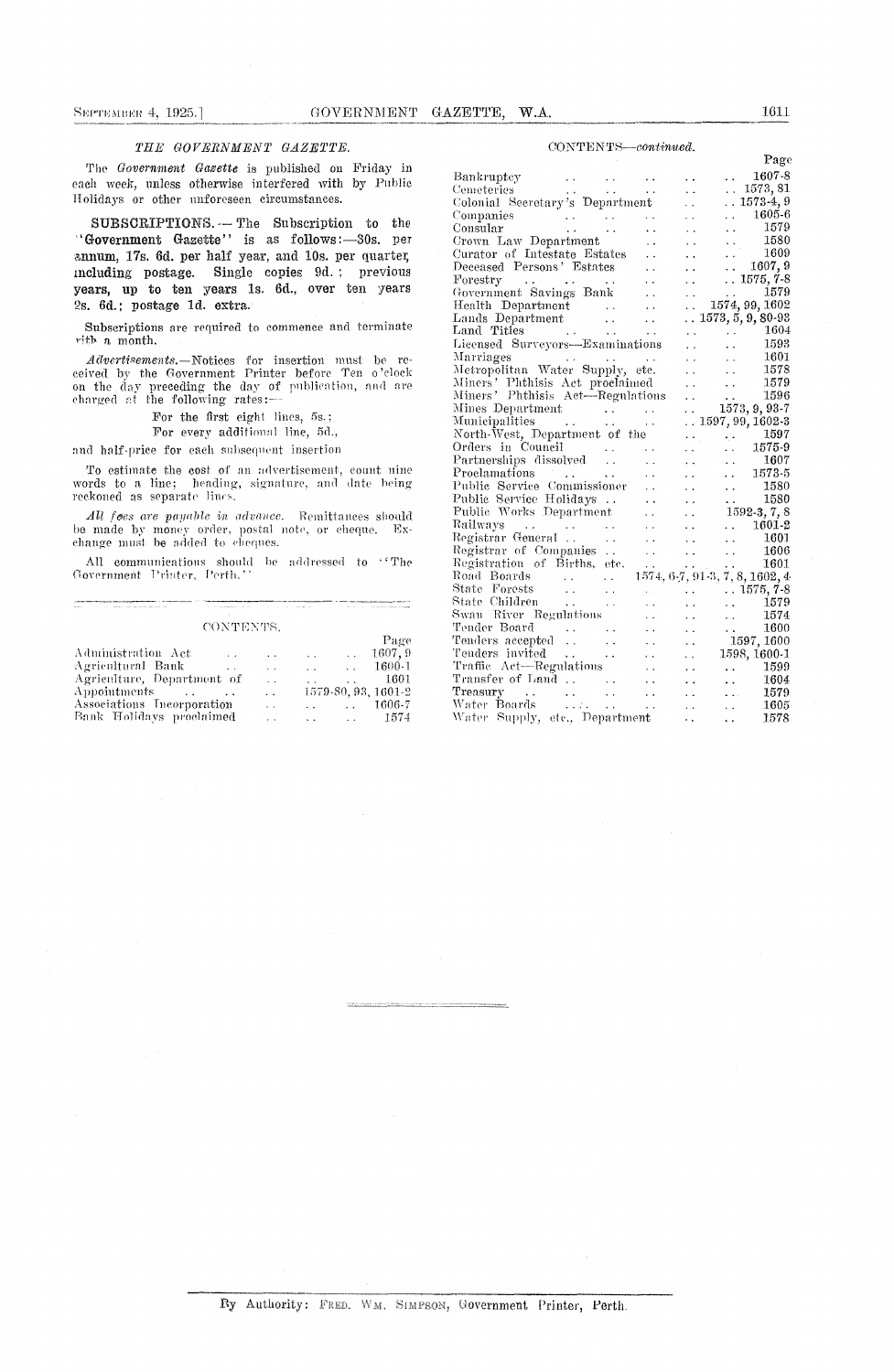

# Government Gazette

## PERTH, FRIDAY, 4 SEPTEMBER 1925 No. 38

© STATE OF WESTERN AUSTRALIA

### **CONTENTS**

Administration Act Agricultural Bank Agriculture, Department of Appointments Associations Incorporation Bank Holidays proclaimed Bankruptcy Cemeteries Colonial Secretary's Department Companies Consular Crown Law Department Curator of Intestate Estates Deceased Persons' Estates Forestry Government Savings Bank Health Department Lands Department Land Titles Licensed Surveyors—Examinations Marriages Metropolitan Water Supply, etc. Miners' Phthisis Act proclaimed Miners' Phthisis Act—Regulations Mines Department Municipalities North-West, Department of the Orders in Council Partnerships dissolved Proclamations Public Service Commissioner Public Service Holidays Public Works Department Railways Registrar General Registrar of Companies Registration of Births, etc. Road Boards State Forests State Children Swan River Regulations